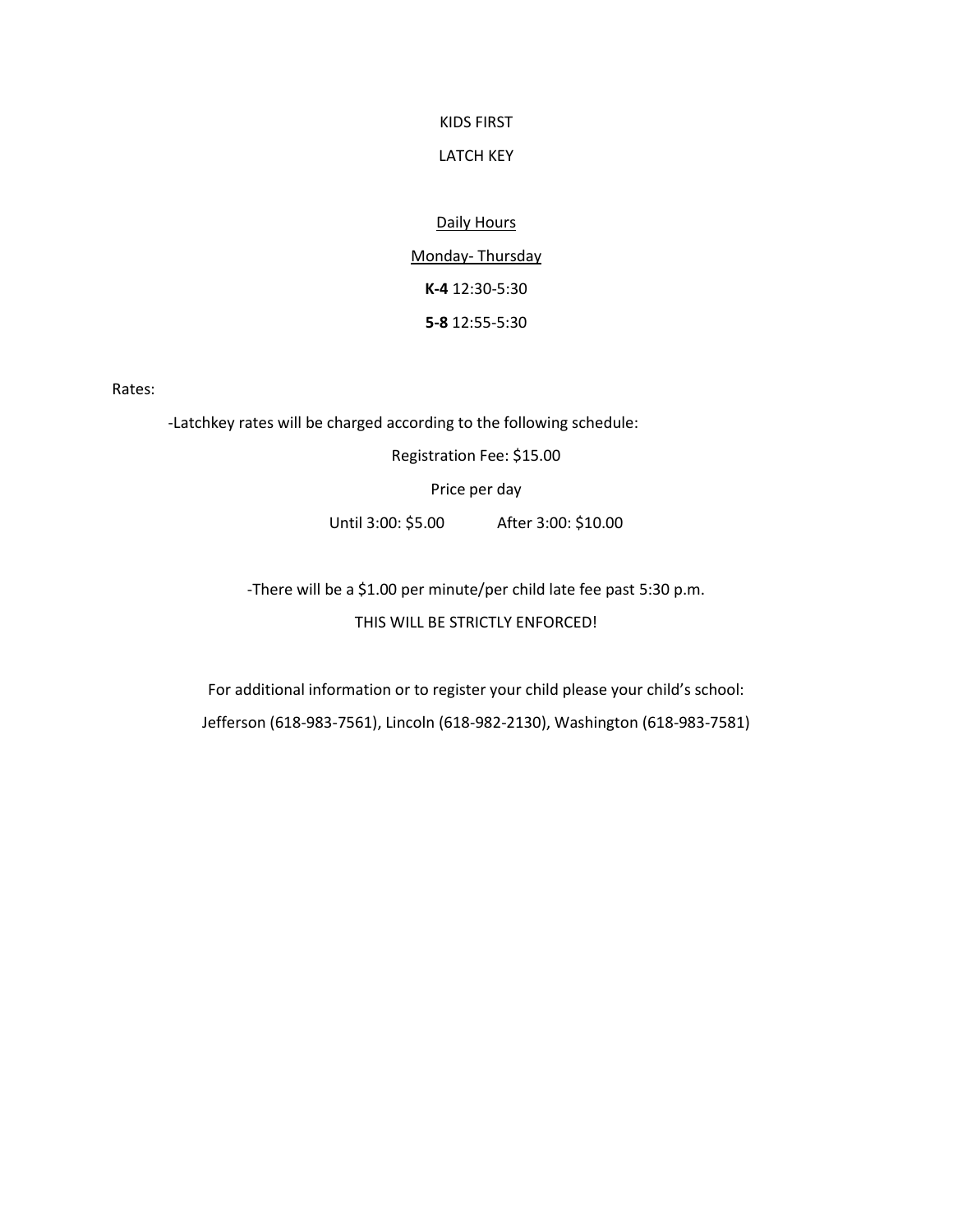# Kids First Latchkey Program

|                         |                                       |    |   |       | Mother's Employer and the control of the control of the Phone#                                                                                                                                                                      |
|-------------------------|---------------------------------------|----|---|-------|-------------------------------------------------------------------------------------------------------------------------------------------------------------------------------------------------------------------------------------|
|                         |                                       |    |   |       | Mother's Address and the control of the control of the control of the control of the control of the control of                                                                                                                      |
|                         |                                       |    |   |       |                                                                                                                                                                                                                                     |
|                         |                                       |    |   |       | Father's Employer <b>Example 2018</b> 2019 12:30 The Phone 2019 12:30 The Phone 2019 12:30 The Phone 2019 12:30 The 2019 12:30 The 2019 12:30 The 2019 12:30 The 2019 12:30 The 2019 12:30 The 2019 12:30 The 2019 12:30 The 2019 1 |
|                         |                                       |    |   |       |                                                                                                                                                                                                                                     |
|                         | Emergency Contacts (other than above) |    |   |       | -ONLY THOSE INDIVIDUALS LISTED ABOVE HAVE PERMISSON TO PICK UP CHILD FROM LATCH KEY-                                                                                                                                                |
| Days child will attend: | M                                     | T. | W | TН    |                                                                                                                                                                                                                                     |
|                         |                                       |    |   |       |                                                                                                                                                                                                                                     |
| Signature:              |                                       |    |   | Date: |                                                                                                                                                                                                                                     |